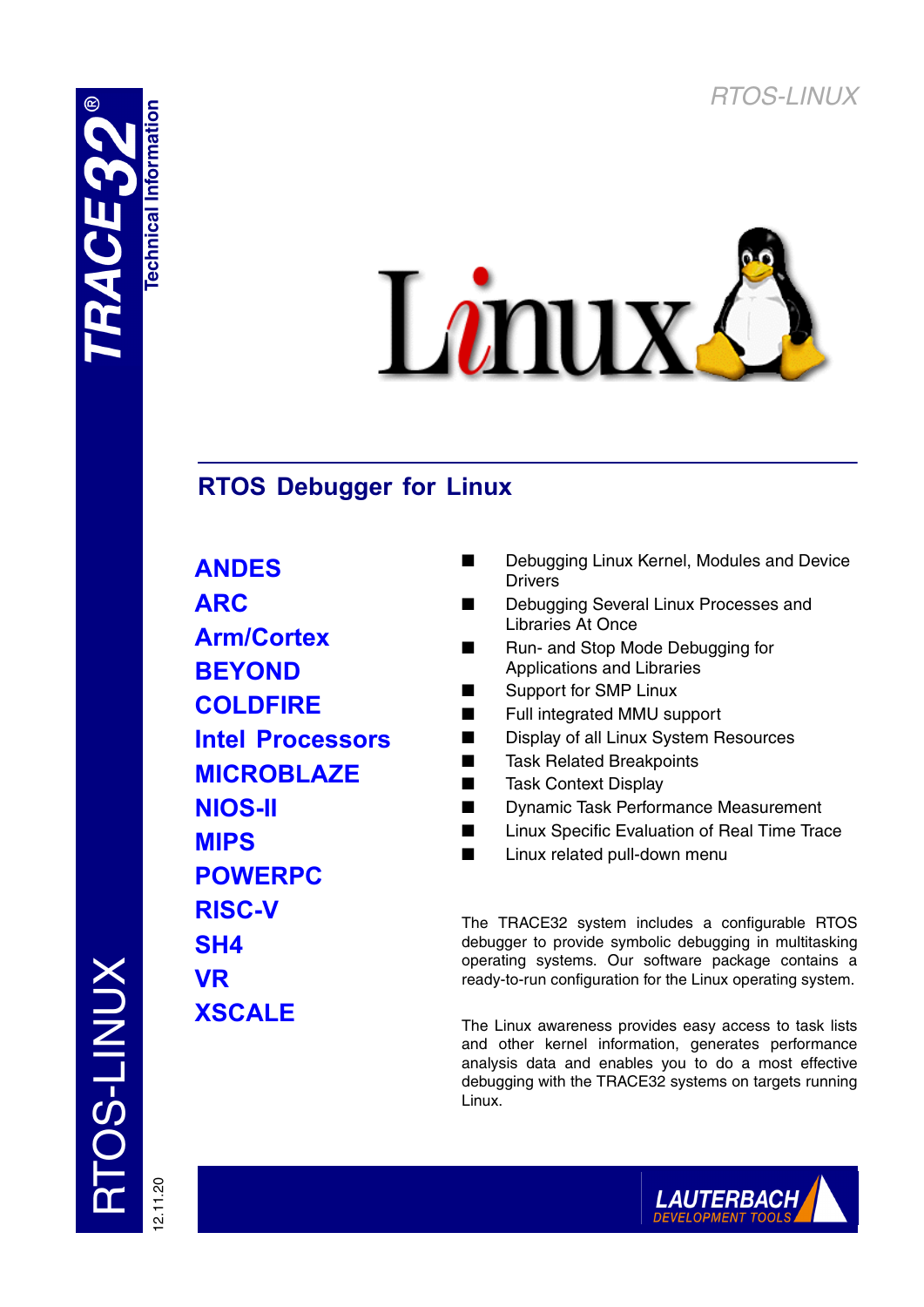## **TRACE32 - Technical Information 2**

This awareness supports all Linux distributions, bundles and platforms using the standard Linux kernel, like Android und Moblin.



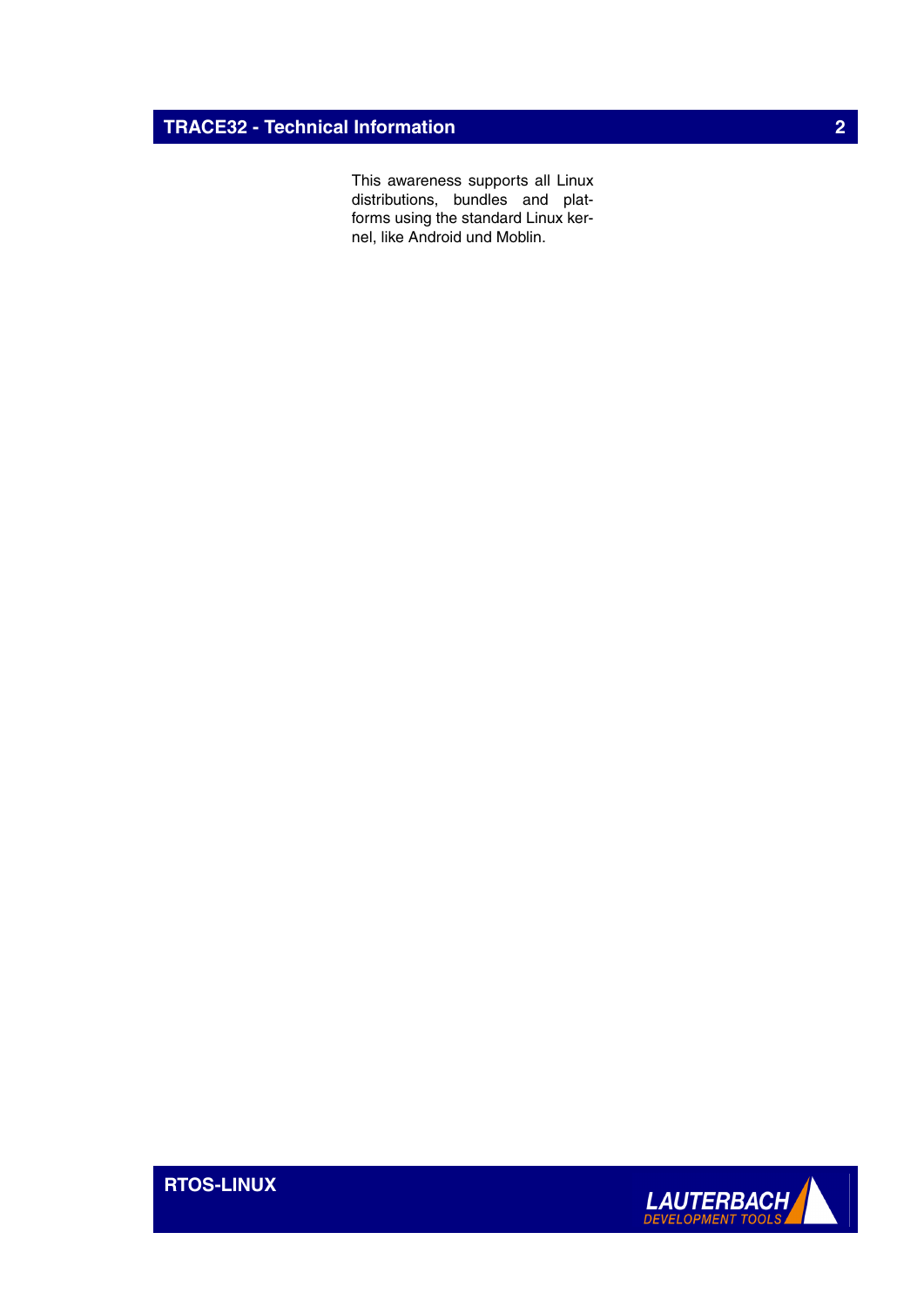## **OS Awareness on TRACE32 with LINUX**

## **Real Time, Non-Intrusive Display of Linux System Resources**

The TRACE32 RTOS debugger for Linux provides display functions to show the system resources of Linux. The tasks can be displayed and inspected, and the processes are shown similar to the shell's "ps" command. This functionality is still available, even if the system's "ps" application is not available in your Linux image. In addition, by using the processors capability of reading the target memory while the application is running, or by using the emulators dual-port memory (if available), the display of all these regions can be viewed non-intrusively in real time. The tables are updated permanently ("On The Fly"), without affecting the application at all.



Task list window and detailed window of one specific task

|     |          |    |        |            | <b>B::TASK.PS</b> pid ppid uid tty flags time nice count stat cmd |     |            |                    |                           |  |
|-----|----------|----|--------|------------|-------------------------------------------------------------------|-----|------------|--------------------|---------------------------|--|
| bid | ppid uid |    | ttu    | flags time |                                                                   |     | nice count | state              | command                   |  |
| 0.  | 0.       | 0. |        | 0100       | 00001A3C                                                          | 20. | $-100$ .   | running            | [swapper]                 |  |
|     | Й.       | Й. | -      | 0100       | 00000000                                                          | Ø.  | 9.         | sleeping           | init                      |  |
| 2.  | 1.       | 0. |        | 0040       | 00000000                                                          | 0.  | 9.         | sleeping           | [keventd]                 |  |
| 3.  | Й.       | Й. | -      | 0040       | <b>ПАЛЛАЛАЛ</b>                                                   | 19. |            |                    | sleeping [ksoftirgd_CPU0] |  |
| 4.  | Й.       | 0. | -      | 0840       | 00000000                                                          | 0.  | 9.         | sleeping [[kswapd] |                           |  |
| 5.  | Й.       | Й. |        | 0040       | <b> </b> АААААААА                                                 | 0.  |            | sleeping           | [bdflush]                 |  |
| 6.  | Й.       | Й. |        | 0040       | 00000000                                                          | Й.  |            |                    | $s$ leeping [[kupdated]   |  |
| 14. |          | 0. | ttuS0  | 0000       | 00000000                                                          | 0.  | 4.         | running            | /bin/sh                   |  |
| 17  | t4.      | Ø. | 'ttyS0 | 0000       | 00000000                                                          | 0.  | 5.         | running            | hello                     |  |
|     |          |    |        |            |                                                                   |     |            |                    |                           |  |
|     |          |    |        |            |                                                                   |     |            |                    |                           |  |

"ps"-like process list window

**RTOS-LINUX** OS Awareness on TRACE32 with LINUX

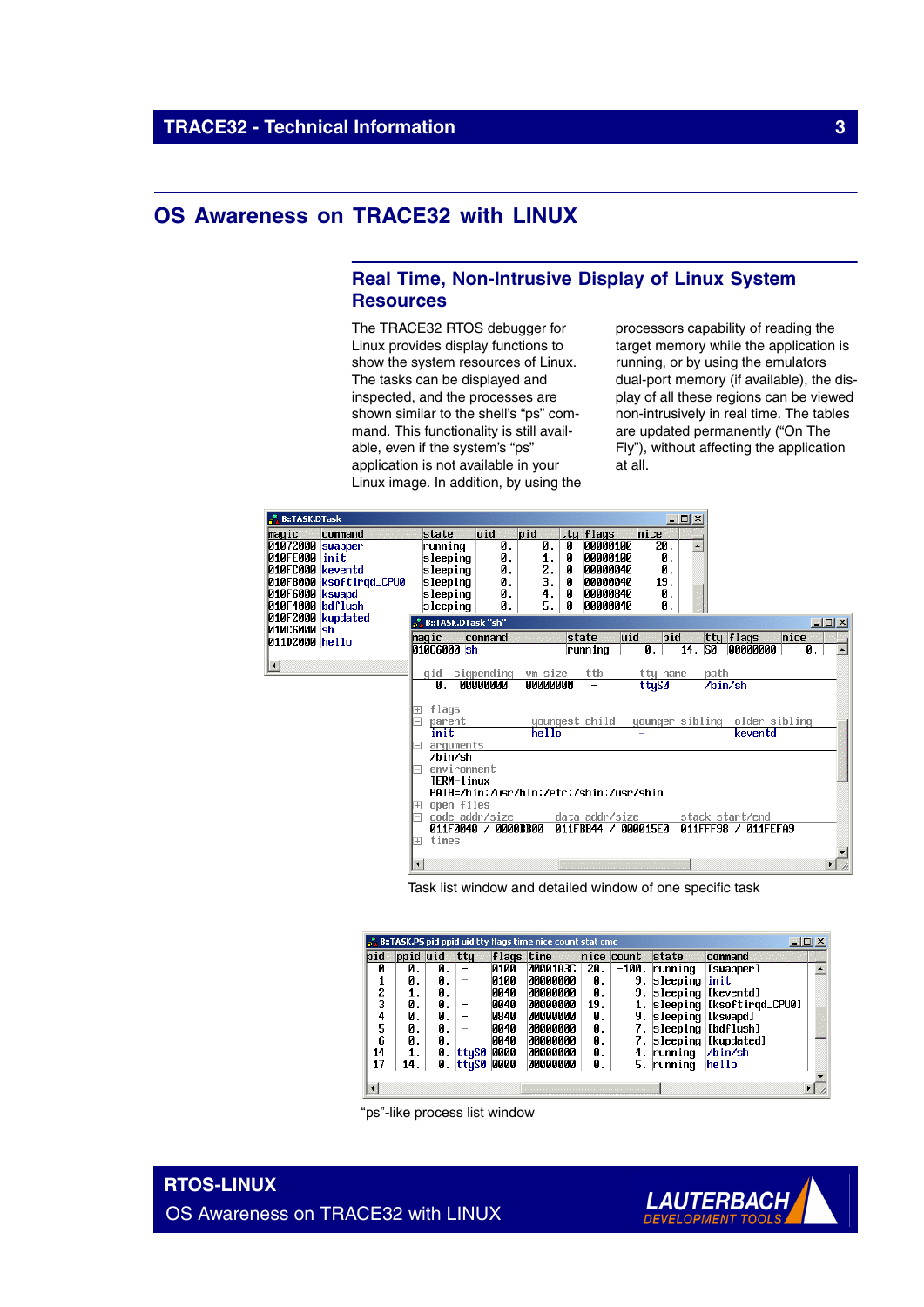## **Kernel and/or Application Debugging**

Due to the fact, that TRACE32 is a hardware debugging tool, you are able to debug anything you want, including bootstrap code, initialization phase, interrupt routines, drivers, kernel, etc. TRACE32 includes a complete MMU support, providing mechanisms to inspect the target memory using virtual addresses or physical addresses and to show the translation tables.

Additionally, TRACE32 has a special MMU support for several address spaces, which allows you to debug several Linux applications (processes) at once. An internal logic provides you with an easy access to all process memory spaces. A special process detection mechanism allows to halt the application exactly on the entry point of a process, allowing you to debug your process right from main().

| $\Box$ o $\mathbf{x}$<br><b>.</b> B::TASK.Watch.View "hello" |                |                              |       |  |  |  |  |  |  |
|--------------------------------------------------------------|----------------|------------------------------|-------|--|--|--|--|--|--|
| ENable                                                       | <b>DISable</b> | ENableBP<br><b>DISableBP</b> |       |  |  |  |  |  |  |
| rocess                                                       | spaceid state  |                              | entry |  |  |  |  |  |  |
| hello                                                        | 24.            | loaded                       | main  |  |  |  |  |  |  |
| ps<br>sh                                                     |                | no process                   |       |  |  |  |  |  |  |
|                                                              | 23.            | no sumbols                   |       |  |  |  |  |  |  |
|                                                              |                |                              |       |  |  |  |  |  |  |
|                                                              |                |                              |       |  |  |  |  |  |  |
|                                                              |                |                              |       |  |  |  |  |  |  |

Process watch list

## **Integrated Run- and Stop-Mode Debugging**

Applications and libraries can be debugged in "run-mode", i.e. everything else is continuing to run, while the application is stopped. You may use the standard gdbserver for run-mode

debugging, or our own server to debug several processes in run-mode in parallel. TRACE32 also supports run- and stop-mode debugging integrated into one user inteface.

## **Task Related Breakpoints**

Any breakpoint set in the TRACE32 debugger can be set dependent to a specific task. This means, that the

breakpoint will then only halt, if hit by the specified task. This allows task related debugging even in shared code.

## **Task Context Display**

The TRACE32 RTOS Debugger provides an easy way to switch the current displayed context to another task. Usually all register related windows (e.g. listing at current PC, local variables or

function call stack) are displayed to the actual context (i.e. current executed task). You can switch to the context of another task, to see all this information at the time this task was scheduled.

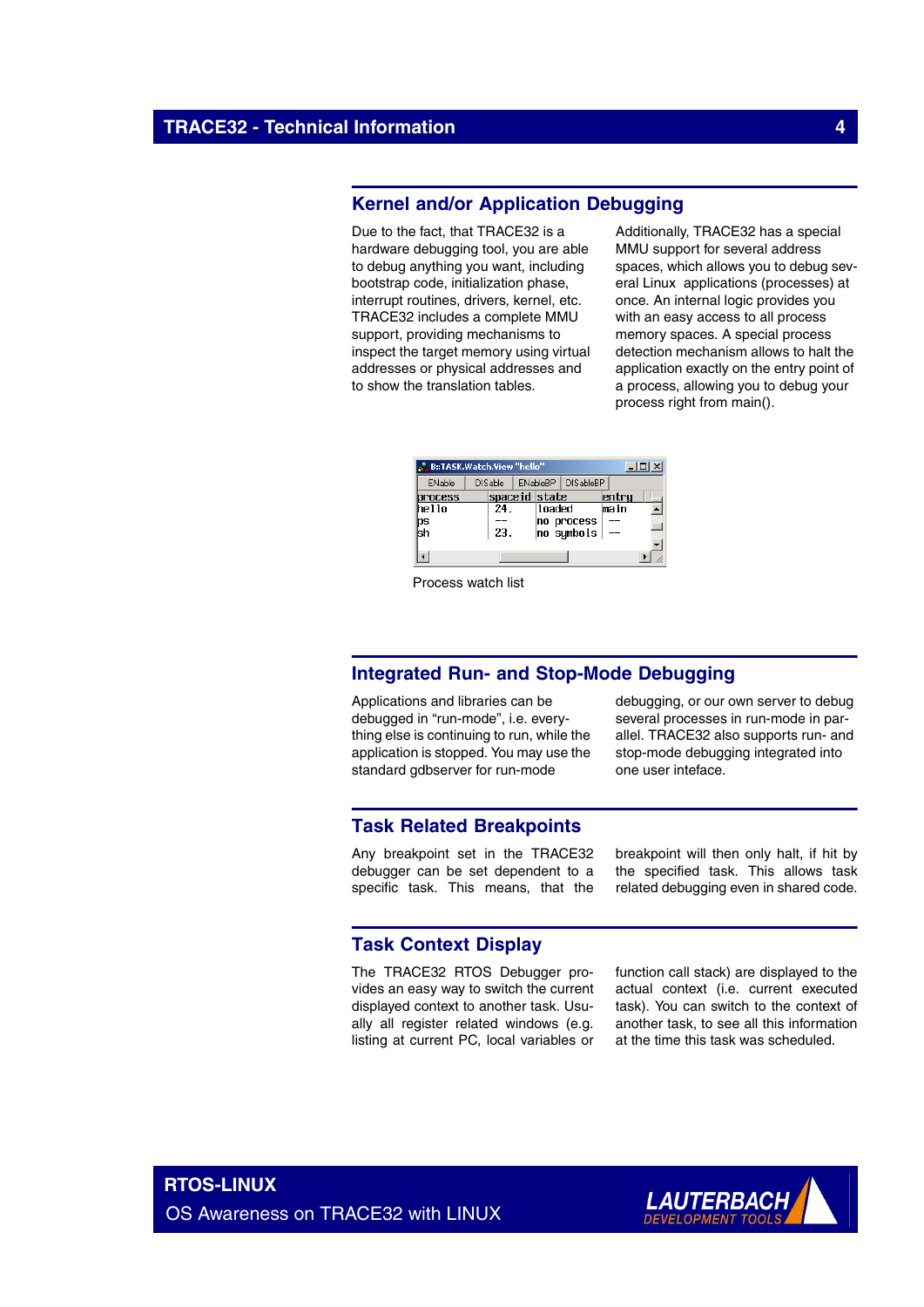## **Dynamic Thread Performance Measurement**

While Linux is running, TRACE32 is capable of recurrently evaluating the current running task and collecting the results. The percentage, each task consumes of the system, is then displayed graphically and updated permanently. The longer time you let the measurement run, the more exact are the results. This feature is available even without any hardware trace.

| Setup.    | - Config   Q. Goto | List all<br>黨 | View | Profile     | <b>O</b> Init   | $O$ Off |     |     |
|-----------|--------------------|---------------|------|-------------|-----------------|---------|-----|-----|
|           |                    |               |      | $r$ untime: |                 | 8.066%  |     |     |
| name      | ratio              | 17            | 27.  | 57          | 10 <sub>7</sub> | 20%     | 50% | 100 |
| swapper   | 43.567%            |               |      |             |                 |         |     |     |
| linit     | 0.000%             |               |      |             |                 |         |     |     |
| kupdated  | 0.000%             |               |      |             |                 |         |     |     |
| <b>sh</b> | 4.748%             |               |      |             |                 |         |     |     |
| hello     | 51.693%            |               |      |             |                 |         |     |     |
|           |                    |               |      |             |                 |         |     |     |
|           |                    |               |      |             |                 |         |     |     |

Performance measurement list

## **Linux Specific Display of Analyzer Listing**

The data recorded in the real time trace buffer (if available) can be displayed and interpreted specific to the operat-

ing system. The task switches area displayed symbolically, either exclusively or in addition to other information.



Trace listing, task switch (access at aligned\_data), memory accesses, assembler and HLL information

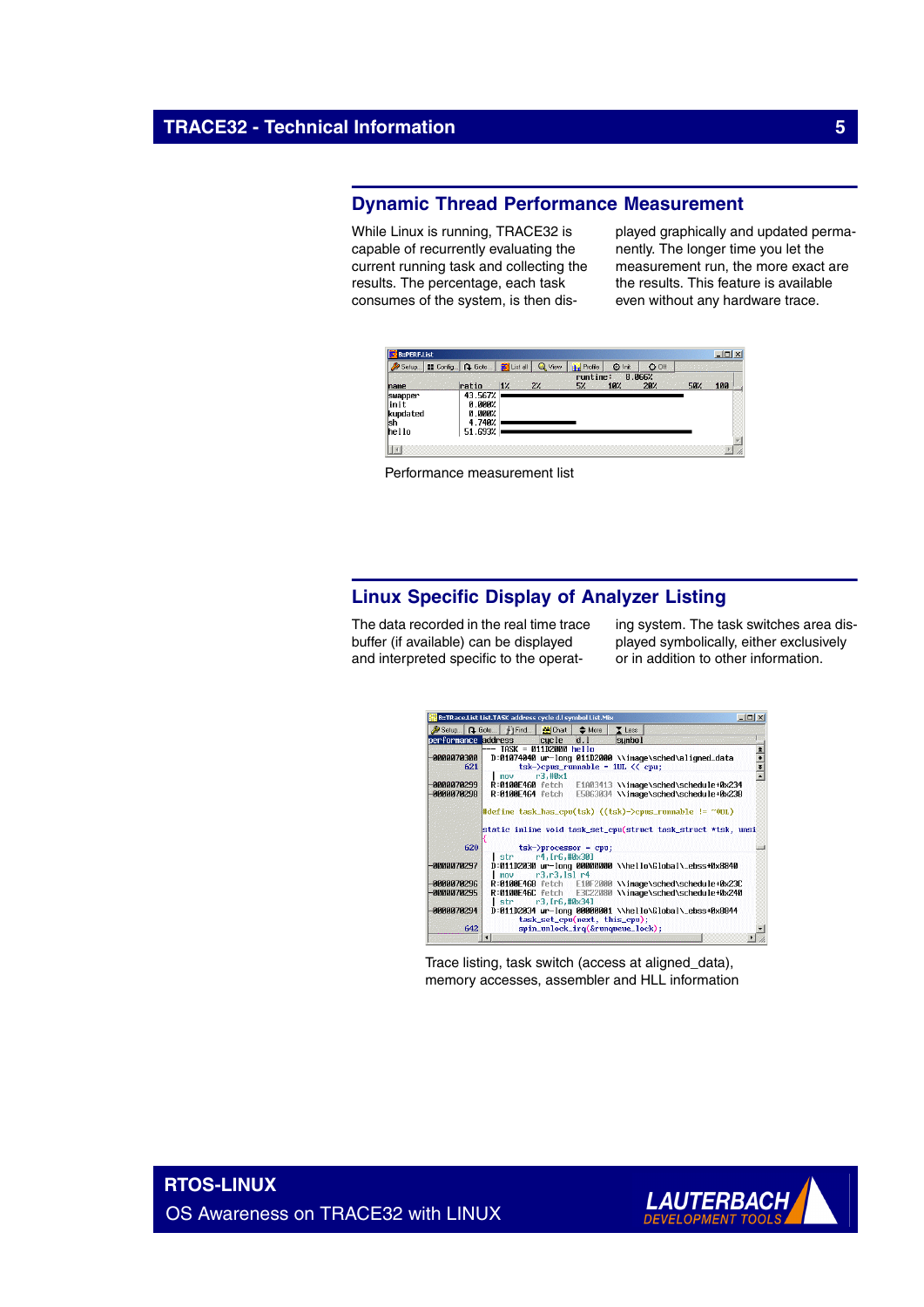## **Statistic Evaluation and Graphic Display of Task Run Times**

Out of the real time trace buffer (if available), the analyzer can calculate statistic tables of task run times and task switches. A graphical diagram shows

which task was active at a specific time, giving a clear view of the behaviour of the system.



Statistics and flow of tasks

## **Task Related Evaluation of Function Run Times**

The statistic and graphic evaluation of function calls and function run times (if available) can be done dependant to the actual running task. This is neces-

sary, if different tasks call one single function at the same time, or if a task switch occurs in between the function.



Flow of functions, related to the calling tasks

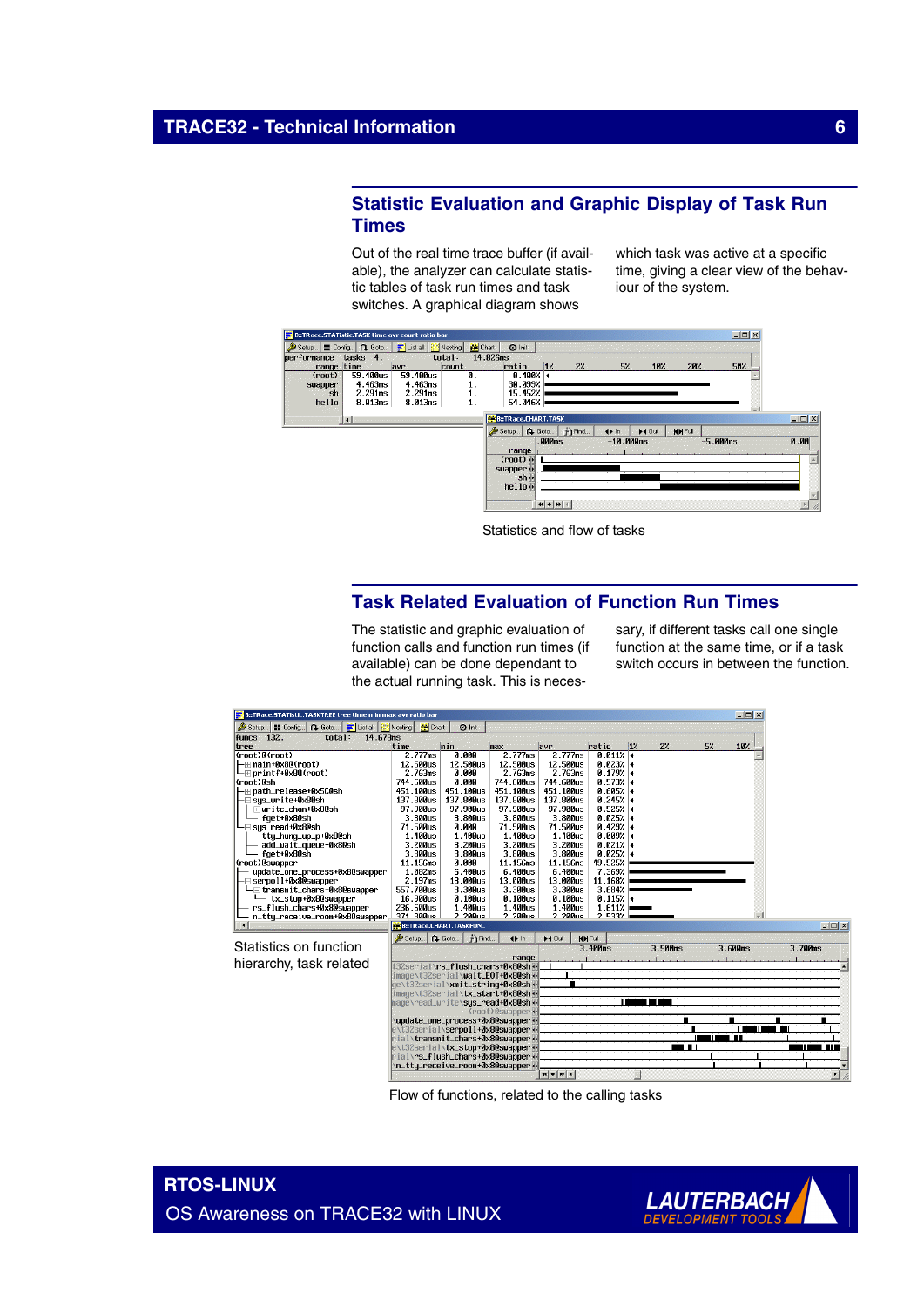## **Statistic Evaluation and Graphic Display of Task States**

If covered by the real time trace, these tabular and graphical analyses of the status of tasks show the various states (i.e. running, ready, waiting, suspended and undefined) and times each task spent in each state. A graphical view of the data can help to highlight prioritisation problems, critical paths etc.



Statistics and flow of task states

## **PRACTICE Functions for OS Data.**

The support includes extended PRAC-TICE functions for process specific data. E.g. the function "task.proc.spaceid("hello")" returns an id specifying the MMU memory area that this process uses.

## **Linux Related Pull-Down Menu**

Because the menu bar of the TRACE32 user interface can be fully customized, you can create a new pull down menu, including operating sys-

tem specific commands. We deliver Linux support with an example for such specific menues, which provides fast access to the Linux features.



TRACE32 with source window and opened Linux menu

**RTOS-LINUX** OS Awareness on TRACE32 with LINUX

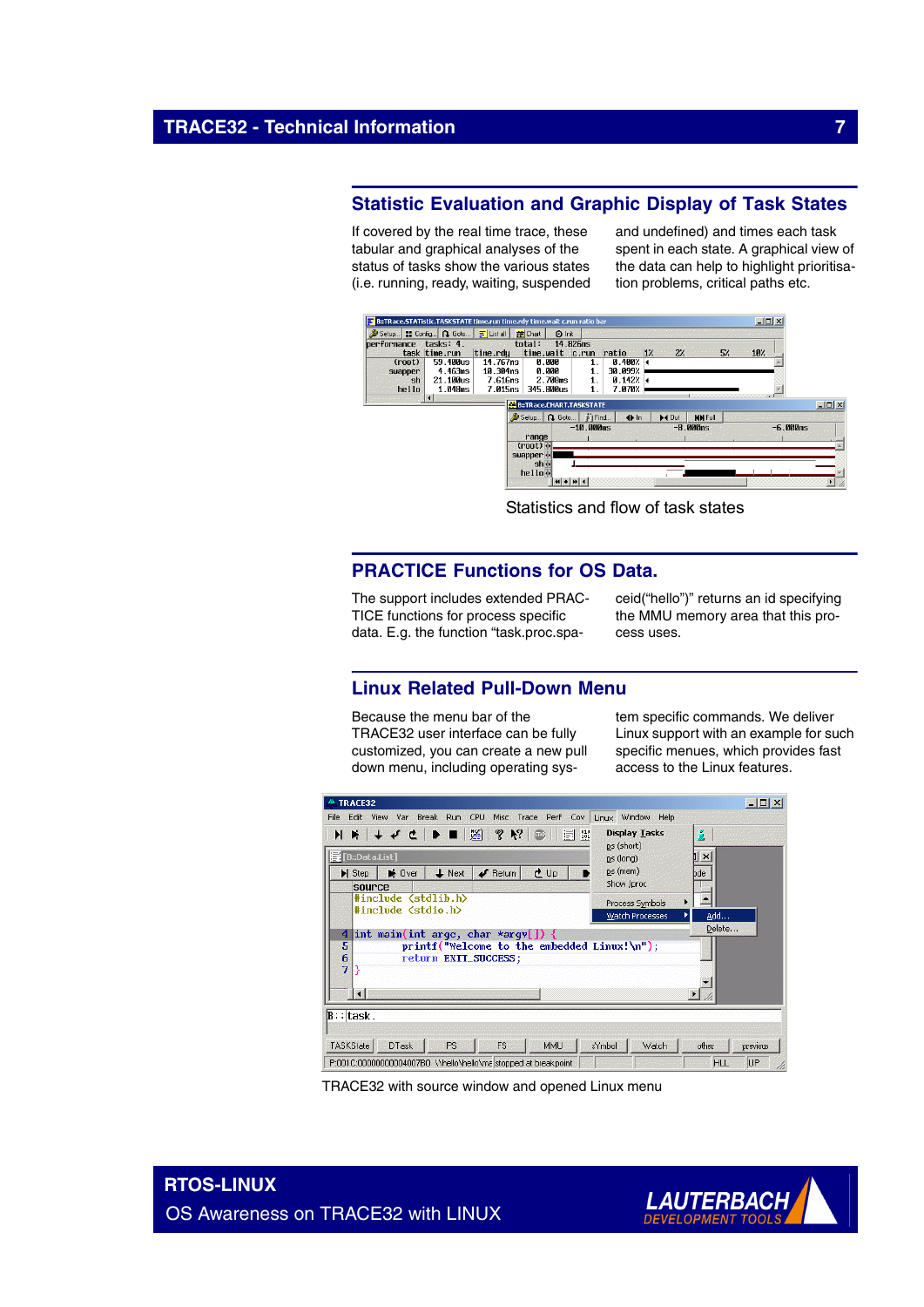## **Contact**

## **International Representative**

#### **Argentina**

Anacom Eletronica Ltda.<br>Mr. Rafael Sorice<br>Rua Nazareth, 807, Barcelona<br>BR-09551-200 São Caetano do Sul, SP<br>Phone: +55 11 3422 4242<br>FAX: +55 11 3422 4242<br>EMAIL: rsorice@anacom.com.br

#### **Australia**

Embedded Logic Solutions P/L<br>Mr. Ramzi Kattan<br>Suite 2, Level 3<br>Parramatta NSW 2150<br>Parramatta NSW 2150<br>Phone: +61 2 9687 1880<br>FMAIL: sales@emlogic.com.au

### **Austria**

Lauterbach GmbH<br>Altlaufstr. 40<br>D-85635 Höhenkirchen-Siegertsbrunn<br>Phone: +49 8102 9876 187<br>FAX: +49 8102 9876 187<br>EMAIL: sales@lauterbach.com

### **Belgium**

Tritec Benelux B.V. Mr. Robbert de Voogt Stationspark 550 NL-3364 DA Sliedrecht Phone: +31 184 41 41 31 FAX: +31 184 42 36 11 EMAIL: software@tritec.nl

#### **Brazil**

Anacom Eletronica Ltda.<br>Mr. Rafael Sorice<br>Rua Nazareth, 807, Barcelona<br>BR-09551-200 São Caetano do Sul, SP<br>Phone: +55 11 3422 4242<br>FAX: +55 11 3422 4242<br>EMAIL: rsorice@anacom.com.br

### **Canada**

Lauterbach Inc. Mr. Udo Zoettler 4 Mount Royal Ave. USA-Marlborough, MA 01752 Phone: +1 508 303 6812 FAX: +1 508 303 6813 EMAIL: info\_us@lauterbach.com

### **China Beijing**

Lauterbach Technologies Co., Ltd<br>Mr. Linglin He<br>Beijing Office<br>A3,South Lishi Road, XiCheng District<br>Beijing 100037, P.R. China<br>Phone: +86 10 68023523<br>FMAIL: linglin.he@lauterbach.com

### **China Shenzhen**

Lauterbach Technologies Co., Ltd<br>1406/E Xihaimingzhu Building<br>No.1 Taoyuan Road, Nanshan District<br>Shenzhen 518052, P.R. China<br>Phone: +86 755 8621 0675<br>FAX: +86 755 8621 0675<br>EMAIL: emily.zhang@lauterbach.com

#### **China Suzhou**

Lauterbach Technologies Co., Ltd<br>Mr. Linglin He<br>Hengyu Square, Rm 709<br>Suzhou, 215021 P.R. of China<br>Suzhou, 215021 P.R. of China<br>Phone: +86 512 6265 8030<br>FMAIL: info\_cn@lauterbach.com

### **Czech. Republic**

Lauterbach GmbH<br>Altlaufstr. 40<br>D-85635 Höhenkirchen-Siegertsbrunn<br>Phone: +49 8102 9876 187<br>FAX: +49 8102 9876 187<br>EMAIL: sales@lauterbach.com

#### **Denmark**

Nohau Danmark A/S<br>Mr. Flemming Jensen<br>Hørkær 18, 3. Sal<br>DK-2730 Herlev<br>Phone: +45 44 52 16 50<br>FAX: +45 44 52 26 55<br>EMAIL: info@nohau.dk

### **Egypt**

Lauterbach GmbH<br>Altlaufstr. 40<br>D-85635 Höhenkirchen-Siegertsbrunn<br>Phone: +49 8102 9876 187<br>FAX: +49 8102 9876 187<br>EMAIL: sales@lauterbach.com

## **Finland**

Nohau Solutions Finland Mr. Marko Repo Tekniikantie 14 FI-02150 Espoo Phone: +358 40 546 0142 FAX: +358 9 2517 8101 EMAIL: sales@nohau.fi

### **France**

Lauterbach S.A.R.L.<br>Mr. Soufian Elmajdoub<br>Europarc - Le Hameau B<br>135 Chemin Des Bassins<br>F-94035 Créteil Cedex<br>Phone: +33 1 49 56 20 30<br>EMAIL: info\_fr@lauterbach.com<br>EMAIL: info\_fr@lauterbach.com

## **Germany**

Lauterbach GmbH<br>Sales Team Germany<br>Altlaufstr. 40<br>D-85635 Höhenkirchen-Siegertsbrunn<br>Phone: +49 8102 9876 187<br>FAX: +49 8102 9876 187<br>EMAIL: sales@lauterbach.com

### **Greece**

Lauterbach GmbH Altlaufstr. 40 D-85635 Höhenkirchen-Siegertsbrunn Phone: +49 8102 9876 190 FAX: +49 8102 9876 187 EMAIL: sales@lauterbach.com

## **Hungary**

Lauterbach GmbH<br>Altlaufstr. 40<br>D-85635 Höhenkirchen-Siegertsbrunn<br>Phone: +49 8102 9876 187<br>FAX: +49 8102 9876 187<br>EMAIL: sales@lauterbach.com

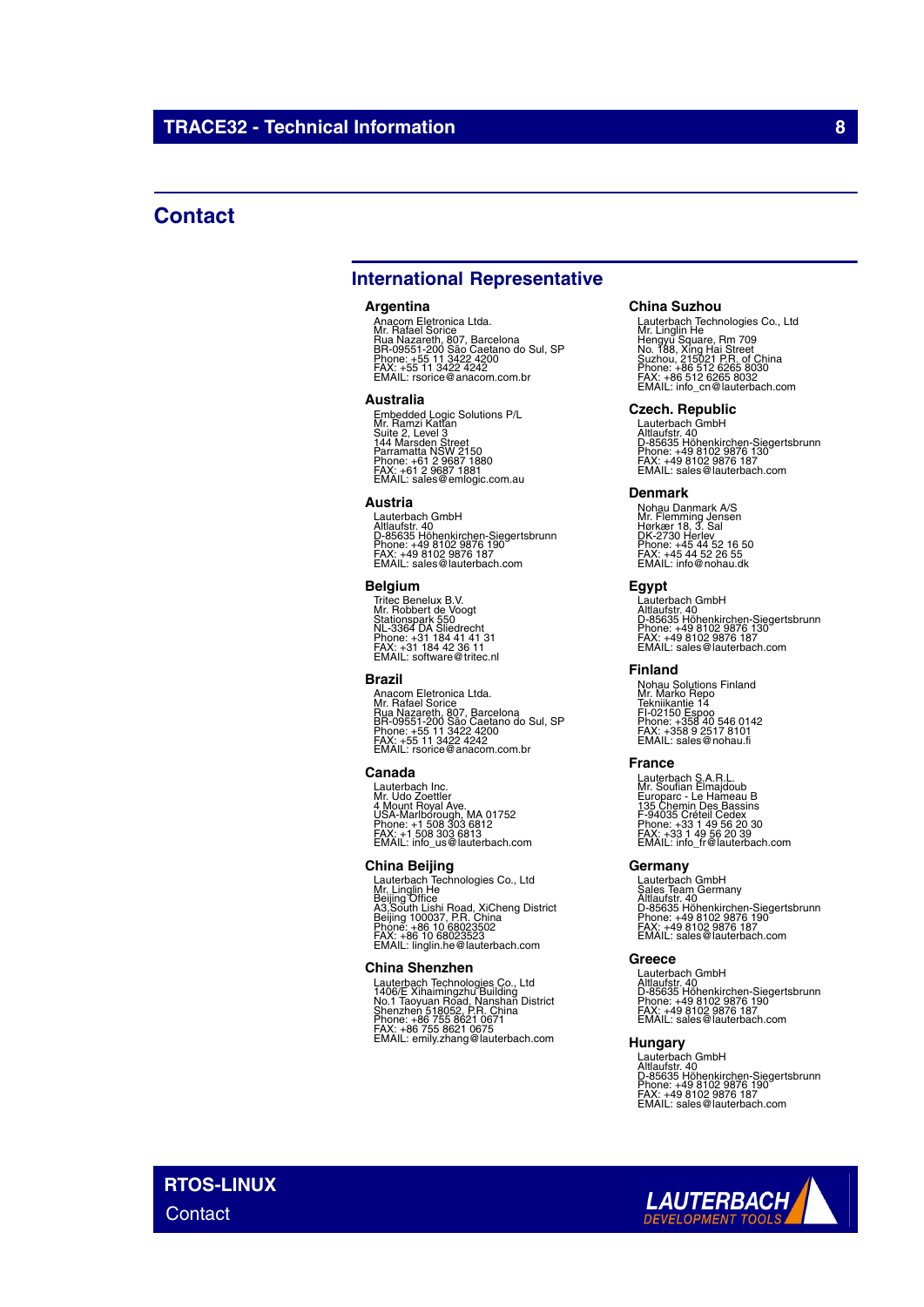### **India-Bangalore**

Electro Systems Associates Pvt. Ltd.<br>Mr. G. V. Gurunatham<br>Malleswaram West, No.26/1, Dr. Rajkumar<br>Malleswaram West, No.26/1, Dr. Rajkumar<br>. Road India - Bangalore 560055 Phone: +91 80 67648888 FAX: +91 80 23475615 EMAIL: Trace32sales@esaindia.com

#### **India-Chennai**

Electro Systems Associates Pvt. Ltd.<br>Mr. D. Kannan<br>IV Avenue, Ashok Nagar<br>India - Chennai - 600 083 Tamilnadu<br>India - Chennai - 600 083 Tamilnadu<br>Phone: +91 044-24715750<br>EMAIL: chennai@esaindia.com

#### **India-Delhi**

Electro Systems Associates Pvt. Ltd.<br>Mr. R.K. Bhandari<br>Shivajinagar<br>Shivajinagar<br>India - Delhi - 110 092<br>Phone: +91 11-22549351<br>FMAIL: delhi@esaindia.com

#### **India-Hyderabad**

Electro Systems Associates Pvt. Ltd.<br>Mr. C.V.M. Sri Ram Murthy<br>Shop No. 14, "Global Enclave"<br>India - Hyderabad 500 072<br>India - Hyderabad 500 072<br>Phone: +91 40-23063346<br>EMAIL: hyderabad@esaindia.com

### **India-Kolkata**

Electro Systems Associates Pvt. Ltd. Mr. Arun Roy India - Kolkata Phone: +91 98305 78843 FAX: EMAIL: kolkata@esaindia.com

#### **India-Pune**

Electro Systems Associates Pvt. Ltd.<br>Mr. R K Bhandari<br>Shrivajinagar<br>Shivajinagar<br>India - Pune - 411 016<br>Phone: +91 20 - 30462035 / 25663<br>FAX: +91 20 -25677202<br>EMAIL: pune@esaindia.com

## **Ireland**

Lauterbach Ltd. Mr. Richard Copeman

Phone: +44-118 328 3334 FAX: EMAIL: sales\_uk@lauterbach.com

## **Israel**

ltec Ltd.<br>Mr. Mauri Gottlieb<br>P.O.Box 10002<br>IL-Tel Aviv 61100<br>Phone: +972 3 6497661<br>FMAIL: general@itec.co.il

## **Italy**

Lauterbach SRL<br>Mr. Maurizio Menegotto<br>Regus EasyPoint (Building F) 1st floor<br>Via Caldera 21<br>I-20153 Milano<br>Phone: +39 02 454902282<br>FMAIL: info\_it@lauterbach.com<br>EMAIL: info\_it@lauterbach.com

### **Japan**

Lauterbach Japan, Ltd.<br>3-8-8 Shinyokohama<br>X-8-8 Shinyokohama<br>Yokohama-shi, Japan 222-0033<br>Yokohama-shi, Japan 222-0033<br>Phone: +81 45 477 4519<br>EMAIL: info@lauterbach.co.jp

#### **Luxembourg**

Tritec Benelux B.V. Mr. Robbert de Voogt Stationspark 550 NL-3364 DA Sliedrecht Phone: +31 184 41 41 31 FAX: +31 184 42 36 11 EMAIL: software@tritec.nl

### **Malaysia**

Flash Technology<br>Mr. Teo Kian Hock<br>No 61, # 04-15 Kaki Bukit Av 1<br>Shun Li Industrial Park<br>SGP-Singapore 417943<br>Phone: +65 6749 6138<br>PMAIL: teokh@flashtech.com.sg<br>EMAIL: teokh@flashtech.com.sg

### **Mexico**

Lauterbach Inc. Mr. Udo Zoettler 4 Mount Royal Ave. USA-Marlborough, MA 01752 Phone: +1 508 303 6812 FAX: +1 508 303 6813 EMAIL: info\_us@lauterbach.com

### **Netherlands**

Tritec Benelux B.V. Mr. Robbert de Voogt Stationspark 550 NL-3364 DA Sliedrecht Phone: +31 184 41 41 31 FAX: +31 184 42 36 11 EMAIL: software@tritec.nl

#### **New Zealand**

Embedded Logic Solutions P/L<br>Mr. Ramzi Kattan<br>Suite 2, Level 3<br>Parramatta NSW 2150<br>Parramatta NSW 2150<br>Phone: +61 2 9687 1880<br>Phone: +61 2 9687 1881<br>EMAIL: sales@emlogic.com.au

#### **Norway**

Nohau Solutions AB<br>Mr. Jörgen Nilsson<br>Derbyvägen 6D<br>SE-21235 Malmoe<br>Phone: +46 40 592 2206<br>FAX: +46-40 592 229<br>EMAIL: Jorgen.nilsson@nohau.se

### **Poland**

QUANTUM Sp. z o.o.<br>Mr. Aleksander Bil<br>ul. Jeleniogórska 6<br>54-056 Wroclaw<br>Phone: +48 71 362 6357<br>FAX: +48 71 362 6357<br>EMAIL: info@quantum.com.pl

#### **Portugal**

Captura Electronica SCCL<br>Mr. Juan Martinez<br>c/Duero, 40 bajos<br>E-08031 Barcelona<br>Phone: +34 93 429 57 30 FAX: EMAIL: info@captura-el.com

## **Romania**

Lauterbach GmbH<br>Altlaufstr. 40<br>D-85635 Höhenkirchen-Siegertsbrunn<br>Phone: +49 8102 9876 187<br>FAX: +49 8102 9876 187<br>EMAIL: sales@lauterbach.com

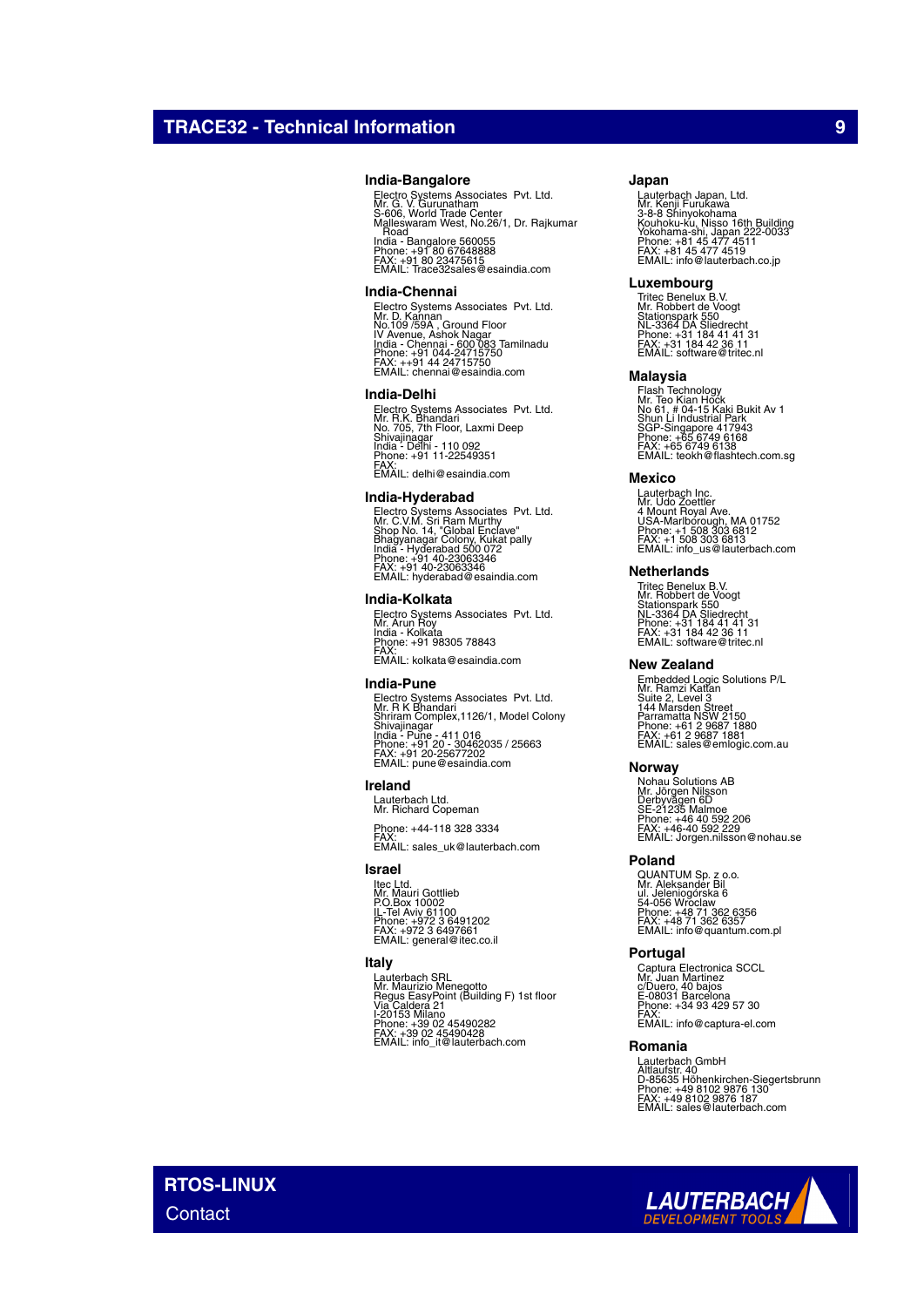## **TRACE32 - Technical Information 100 and 100 and 100 and 100 and 100 and 100 and 100 and 100 and 100 and 100 and 100 and 100 and 100 and 100 and 100 and 100 and 100 and 100 and 100 and 100 and 100 and 100 and 100 and 100 a**

## **Russia**

RTSoft Mr. Alexey Isaev Nikitinskaya 3 RUS-105037 Moscow Phone: +7 495 967 1505 FAX: +7 495 742 6829 EMAIL: sales@rtsoft.msk.ru

### **Singapore**

Flash Technology<br>Mr. Teo Kian Hock<br>No 61, # 04-15 Kaki Bukit Av 1<br>Shun Li Industrial Park<br>SGP-Singapore 417943<br>Phone: +65 6749 6138<br>FMAIL: teokh@flashtech.com.sg<br>EMAIL: teokh@flashtech.com.sg

### **South Korea, Rep. of Korea**

Hancom MDS Inc.<br>Mr. Dongwook Jun<br>4FL. Hancom Tower<br>49, Daewangpangyo-ro 644, Beon-gil,Bun-<br>Seongnam-si, Gyeonggi-do, 13493, ROK<br>Phone: +82-31-627-3000<br>FMAIL: trace32@hancommds.com

### **Spain**

Captura Electronica SCCL Mr. Wenceslao Rodríguez c/Duero, 40 bajos E-08031 Barcelona Phone: +34 93 429 57 30 FAX: EMAIL: info@captura-el.com

#### **Sweden**

Nohau Solutions AB<br>Mr. Jörgen Nilsson<br>Derbyvägen 6D<br>SE-21235 Malmoe<br>Phone: +46 40 592 229<br>FMAIL: sales@nohau.se

#### **Switzerland**

JDT Jberg DatenTechnik Mr. Andreas Jberg Zimmereistrasse 2 CH-5734 Reinach AG Phone: +41 62 7710 886 FAX: EMAIL: Andreas.Jberg@jdt.ch

## **Taiwan**

Superlink Technology Corp.<br>Mr. Sulin Huang<br>3F-8,No.77,Sec.1,Xintaiwu Rd.,Xizhi District,<br>New Taipei City 22101, Taiwan, R.O.C.<br>Phone: +886 2 26983535<br>EMX: +886 2 26983535<br>EMAIL: info.stc@superlink.com.tw

#### **Tunisia**

Lauterbach Consulting S.A.R.L.<br>Mr. Khaled Jmal<br>Route El Ain Km 3.5<br>TN-3062 Sfax<br>Phone: +216-31361061<br>FMX: -216-74611723<br>EMAIL: info\_tn@lauterbach.com

## **Turkey-1**

Tektronik Muh. ve Tic. A.S.<br>Mr. Hakan Yavuz<br>Bilkent<br>CyberPlaza B-Blok, 702B<br>06800 Ankara<br>Phone: +90 312 437 3000<br>Phone: +90 312 437 1616<br>EMAIL: info@tektronik.com.tr

#### **Turkey-2**

G3TEK Embedded Technologies Ltd. Mr. Celal Aygun Ilkyerlesim Mah. 445. Sok. No: 48 06370 Batikent/Ankara Phone: +90 312 3324769 FAX: +90 312 3324769 EMAIL: info@g3tek.com

## **UK**

Lauterbach Ltd. Mr. Richard Copeman

Phone: +44-118 328 3334 FAX: EMAIL: sales\_uk@lauterbach.com

## **USA East**

Lauterbach Inc. Mr. Udo Zoettler 4 Mount Royal Ave. USA-Marlborough, MA 01752 Phone: +1 508 303 6812 FAX: +1 508 303 6813 EMAIL: info\_us@lauterbach.com

#### **USA West**

Lauterbach Inc.<br>Mr. Bob Kupyn<br>1111 Main Street, Suite 620<br>USA-Vancouver, WA. 98660<br>Phone: +1 503 524 2222<br>FAX: +1 503 524 2223<br>EMAIL: bob.kupyn@lauterbach.com